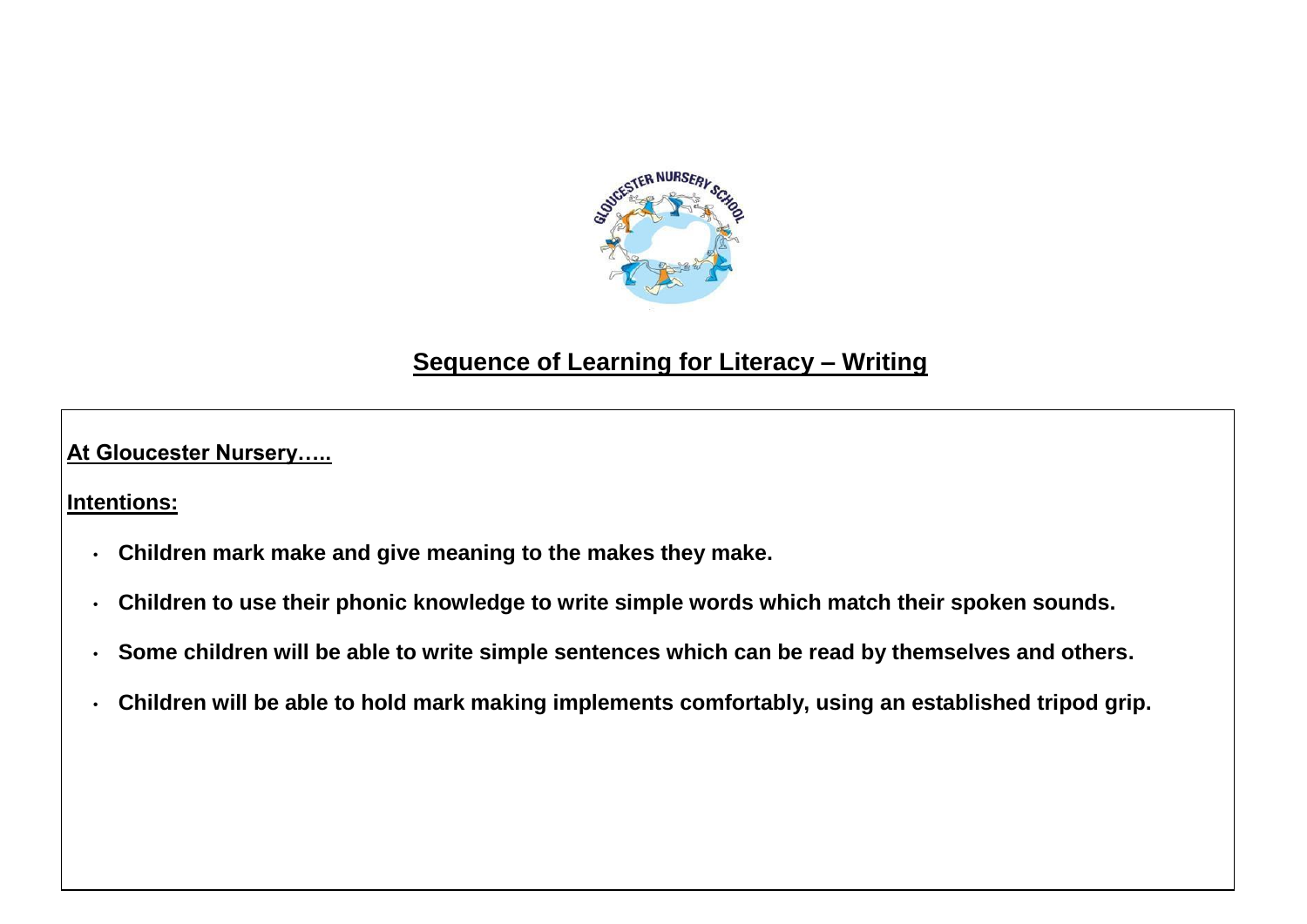|                                         |                 | <b>Children at Gloucester Nursery</b><br>School will learn to:<br><b>Intent</b>                                                                                                                                                                                                                                                             | How staff will:<br><b>Implement</b>                                                                                                                                                                                                                                                                                                                                                                                                                                                                                                                                                                                                                              | What will be the<br>Impact                                                                                                                                                                                                                                                                                                           |
|-----------------------------------------|-----------------|---------------------------------------------------------------------------------------------------------------------------------------------------------------------------------------------------------------------------------------------------------------------------------------------------------------------------------------------|------------------------------------------------------------------------------------------------------------------------------------------------------------------------------------------------------------------------------------------------------------------------------------------------------------------------------------------------------------------------------------------------------------------------------------------------------------------------------------------------------------------------------------------------------------------------------------------------------------------------------------------------------------------|--------------------------------------------------------------------------------------------------------------------------------------------------------------------------------------------------------------------------------------------------------------------------------------------------------------------------------------|
| <b>Early</b><br><b>Stage</b><br>Stage 1 | <b>Writing</b>  | Make uncontrolled marks using<br>their fingers and different body<br>parts.<br>Make a variety of different marks<br>which go in different directions                                                                                                                                                                                        | Staff to provide a language and print rich<br>environment where children can see writing for a<br>purpose, talk about it and use it in their play.<br>Children will have access to a variety of different<br>tools and materials. This can be with paint, water,<br>pens, making marks with mud, slime, gloop etc.<br>marks can be made on any surface.<br>Staff will provide sensory experiences and<br>opportunities both inside and outside for<br>exploratory mark making on small and large<br>scales.<br>Staff to model how to use materials appropriately<br>and model language and new words to describe<br>the sensory experiences.                     | Children will enjoy sensory and physical<br>experiences.<br>Children will develop their curiosity when<br>exploring sensory materials.<br>Children will develop their fine motor skills<br>and their hand-eye coordination.<br>Children to develop confidence when<br>experimenting with mark making tools.                          |
|                                         | Physical skills | Control the movement of their<br>arms using a shoulder pivot<br>Use different equipment to<br>strengthen the muscles in their<br>back, shoulders, arms and neck.<br>Hold mark making materials using<br>a palmer grip.<br>Take part in physical activities to<br>develop large - muscle<br>coordination - whole body, leg,<br>arm and foot. | Staff encouraging children to have a go and<br>develop confidence.<br>Provide a range of experiences and items such<br>as brushes, mops or large paint brushes to make<br>a mark on different surfaces.<br>Small objects, peg boards, elastic bands,<br>balancing stacks, threading etc. in the provision.<br>Providing access to playdough strengthening<br>finger muscles.<br>Children to have access to outside play<br>equipment, e.g. climbing frame, obstacle<br>courses, climbing net and large bricks on a daily<br>basis, unless extreme weather.<br>Children to experiment with paint brushes, glue<br>spreaders, chunky chalks, crayons, sticks, etc. | Children growing in confidence when using<br>gross motor skills.<br>Children will be able to notice the different<br>marks they have made and begin to point them<br>out.<br>Children will be gaining confidence and<br>improving ability when using the climbing<br>frame.<br>Children will use a palmar grip when making<br>marks. |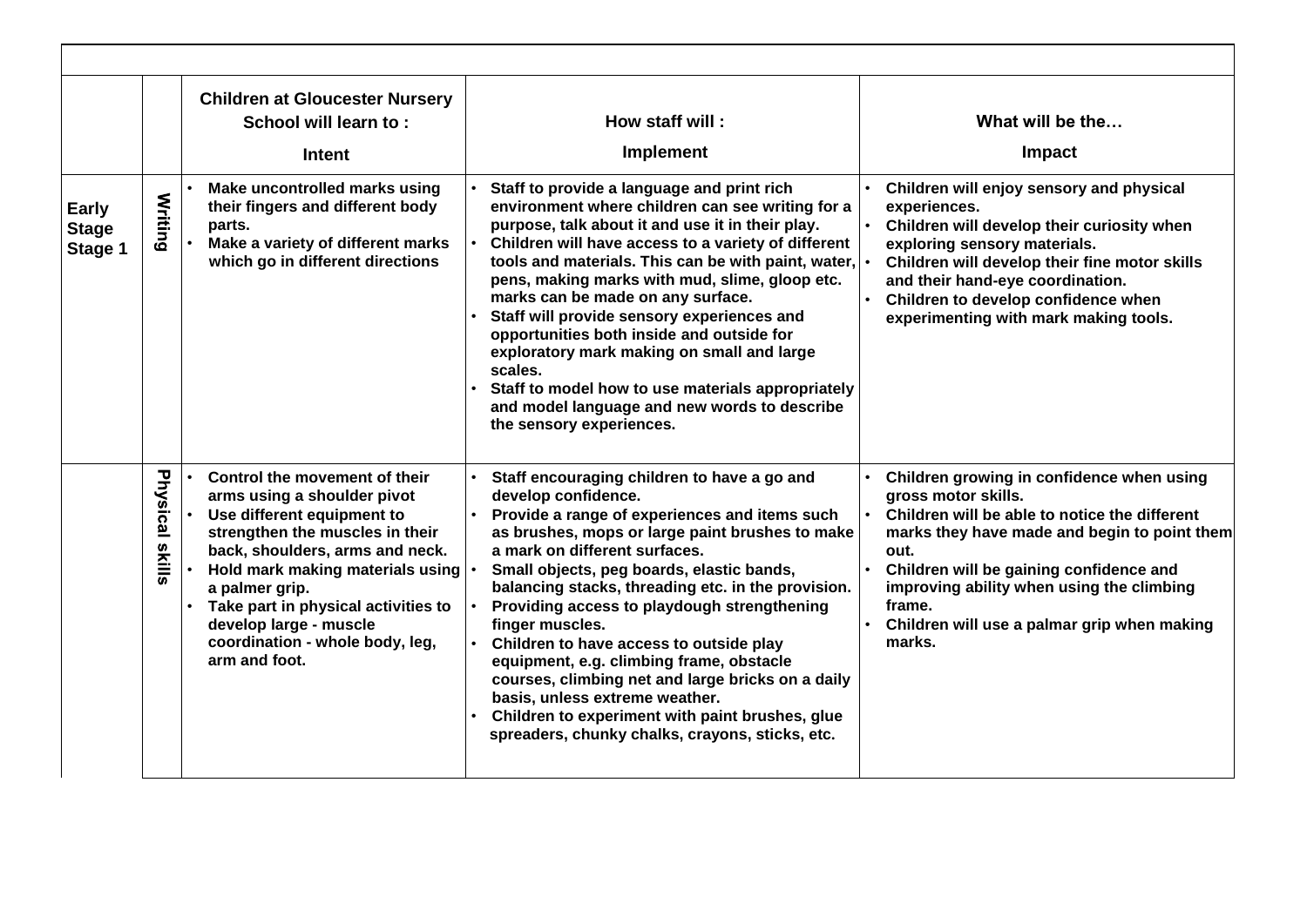| <b>Early</b><br><b>Stages</b><br><b>Stage 2</b> | <b>Writing</b>     | Make a variety of lines and circular<br>patterns using different mark making<br>equipment and body parts e.g.<br>fingers, feet.                                                                                                                           | Staff will model, demonstrate and provide<br>opportunities for children to mark linear and<br>circular patterns using paint, pencils, crayons,<br>chalks, ribbon sticks etc.<br>Staff to encourage children to have a go, talking<br>about the marks they make.<br>Provide opportunities for children to make marks<br>in all areas of the provision, indoors and<br>outdoors following the interests of the children.<br>Adults to model writing for a purpose, talking<br>about and explaining the process.                                                | Children will be able to distinguish between<br>the different marks they make.<br>Children will be able to draw lines and<br>circles independently.                                                                                                                                                              |
|-------------------------------------------------|--------------------|-----------------------------------------------------------------------------------------------------------------------------------------------------------------------------------------------------------------------------------------------------------|--------------------------------------------------------------------------------------------------------------------------------------------------------------------------------------------------------------------------------------------------------------------------------------------------------------------------------------------------------------------------------------------------------------------------------------------------------------------------------------------------------------------------------------------------------------|------------------------------------------------------------------------------------------------------------------------------------------------------------------------------------------------------------------------------------------------------------------------------------------------------------------|
|                                                 | Physical<br>slills | Control and use their elbow pivot so<br>that they can complete activities such<br>as throwing, catching, climbing etc.<br>Move their arms in circular, up, down<br>and up and over patterns.<br>Begin to use multi-sensory<br>experience of making marks. | Staff to provide opportunities for making marks<br>to music, scarves and ribbon sticks to music.<br>Staff to provide a variety of gross motor<br>equipment e.g. bean bags, quoits, balls of<br>different sizes, parachute games, ribbon sticks.,<br>hoops.<br>Staff to provide opportunities to develop basic<br>scissor skills, snipping around edges of paper.                                                                                                                                                                                             | Children will have increased confidence and<br>realise marks can be made using a variety<br>of different media.<br>Increased gross motor skills, extending the<br>types of marks they can make.<br>Children will be able to throw a ball, catch a<br>ball, make circular and linear patterns with<br>their arms. |
| Developing<br>Beveloping<br>Stage 3             |                    | Make different lines/ wavy scribbles<br>on a page.<br>Tell an adult what their marks mean.<br>Make marks for different purposes.                                                                                                                          | Children to have access to a range of different<br>writing materials and staff to model writing for<br>different purposes, e.g. notes in the role play<br>area, names on pictures, messages at the writing<br>table for their friends, birthday cards, recipes<br>etc.<br>Encourage children to talk about their marks and<br>give them a purpose, giving meaning to the<br>marks they make.                                                                                                                                                                 | Children can sometimes give meanings to<br>marks as they draw and paint.<br>Children can give their ideas about what<br>marks around them in the provision and<br>outside in the real world actually say.<br>Children will be able to express their ideas<br>and feelings through mark making.                   |
|                                                 | Physical<br>skills | Control and use their elbow pivot so<br>that they can thread and weave<br>materials.<br>Develop a digital pronate grip when<br>holding different mark making<br>equipment.                                                                                | Children to be encourage to make marks,<br>invitations, cards, shopping lists etc.<br>Staff to provide equipment e.g. threading, beads,<br>elastic bands, pasta, leaves, straws etc. to<br>develop muscles in fingers.<br>Staff to encourage and praise children to have a<br>go at fastening coats, putting on shoes, jumpers<br>independently.<br>Staff to provide lots of opportunities to develop<br>gross motor skills, outside and inside.<br>Staff to provide opportunities to develop scissor<br>skills, following and cutting along straight lines. | Children will be able to successfully thread<br>beads onto laces, pasta onto ribbons, string<br>through straws etc.<br>Children will be gaining increasing control<br>over the tools they are using, and being able<br>to move the tools in some different<br>directions.                                        |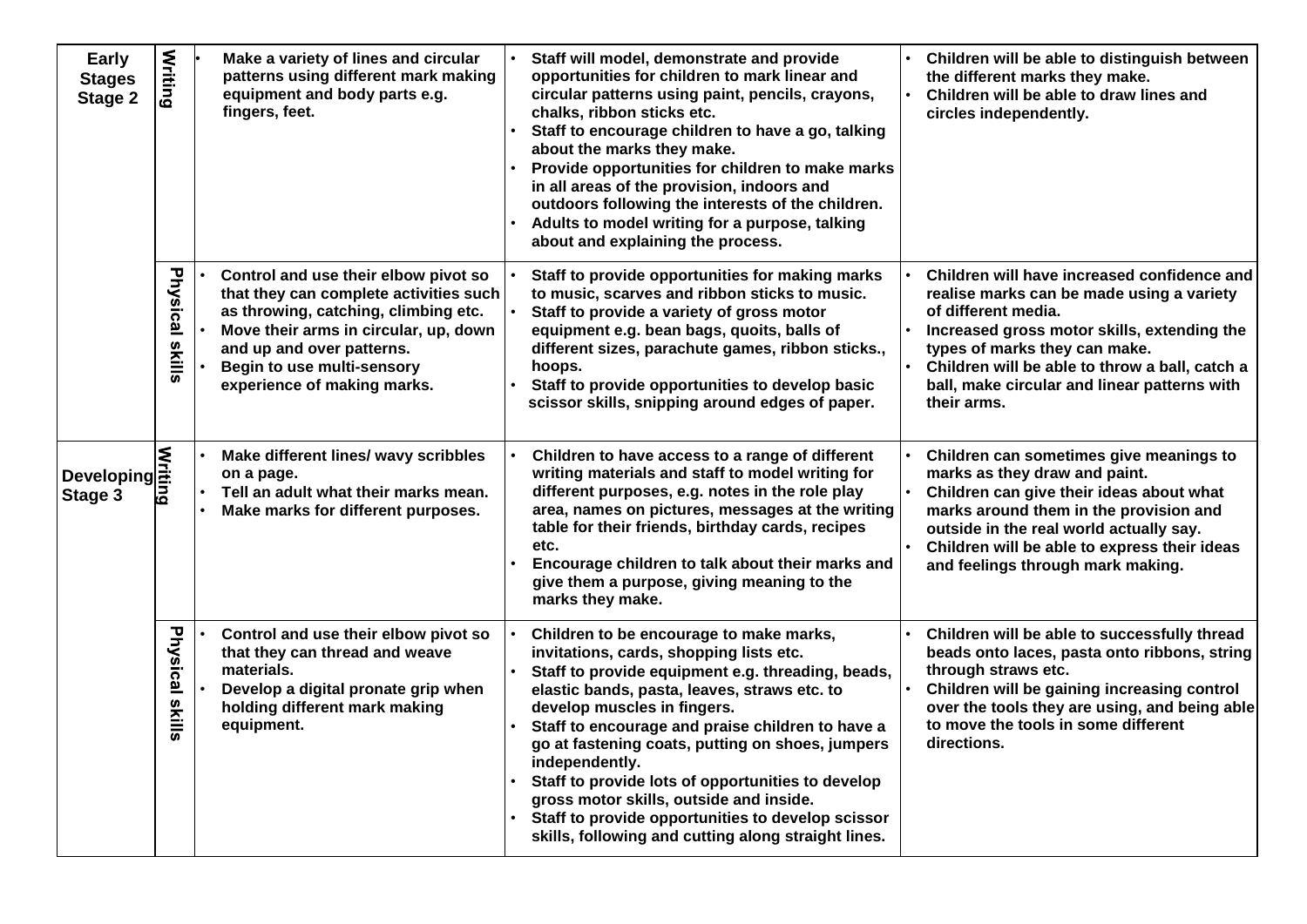| <b>Embedding</b><br>Stage 4                        | Writing                    | Make marks which sometimes are in the<br>shape of recognisable letters.<br>These may include letters from their own $\cdot$<br>name.                                                                                                                                                                                   | Staff will provide alphabet cards, letter shapes,<br>name cards for children to use in the provision.<br>Staff will be encouraging children to take part in $\cdot$<br>Letters and Sounds activities developing their<br>phonological awareness and ability to identify<br>letter sounds.<br>Staff to draw children's attention to labels in the<br>environment and talk to children about what<br>they might say.                                        | Children will begin to copy letter<br>shapes.<br>Children will attempt to write for a<br>purpose using some recognisable<br>letters.                                                                                                                                        |
|----------------------------------------------------|----------------------------|------------------------------------------------------------------------------------------------------------------------------------------------------------------------------------------------------------------------------------------------------------------------------------------------------------------------|-----------------------------------------------------------------------------------------------------------------------------------------------------------------------------------------------------------------------------------------------------------------------------------------------------------------------------------------------------------------------------------------------------------------------------------------------------------|-----------------------------------------------------------------------------------------------------------------------------------------------------------------------------------------------------------------------------------------------------------------------------|
|                                                    | Physical skills            | Control the different muscles in their<br>hand so that they can control mark<br>making objects.<br>Use their developing hand-eye<br>coordination to make a mark in the<br>intended place.                                                                                                                              | Staff provide mark making materials such as<br>chunky pens and paintbrushes and model how<br>to use a static tripod grip moving to a<br>triangulation grip.<br>Staff encourage children to develop more<br>intricate cutting skills, following and cutting<br>along wavy and zig zag lines.                                                                                                                                                               | Children will have increasing control<br>over a variety of mark making<br>materials using developing hand-eye<br>coordination.                                                                                                                                              |
| Understanding<br>and<br><b>Applying</b><br>Stage 5 | <b>Writing</b>             | Understand that writing is different to<br>drawing.<br>Write a collection of random letters or<br>shapes and be able to read this to an<br>adult.<br>Begin to write their own name.<br>Begin to write from left to right across a<br>page.<br>Hear the initial sound in a word and<br>attempt to write this correctly. | Staff will provide opportunities in a wide range<br>of ways, clipboards, outdoors, chalks for<br>paving stones, boards and notepads in the<br>home corner.<br>Encourage children by simple homemade<br>books, different coloured paper and paper<br>decorated with fancy frames etc.                                                                                                                                                                      | Children will be able to distinguish<br>the difference between writing / print<br>and drawings / illustrations.<br>They will independently write letter<br>strings and be able to 'read' it back<br>to an adult.                                                            |
|                                                    | Physical<br><b>ISkills</b> | Hold a pen or pencil using a<br>triangulation grip in their dominant<br>hand.                                                                                                                                                                                                                                          | Staff will model how to correctly form letters<br>from the children's name, encouraging children<br>to have a go and copy the letter shapes.<br>Staff encourage children to develop cutting<br>skills, following and cutting around simple<br>pictures.<br>Staff to provide more intricate equipment e.g.<br>learning to sew fabric, threading small beads,<br>using small brushes for painting and pencils for<br>drawing to develop muscles in fingers. | Children will write their own name with<br>recognisable letters using a name<br>card.<br>Children will be able to write with<br>correct directionality.<br>Children will begin to be able to write<br>the correct grapheme to match the<br>phoneme, sometimes with support. |